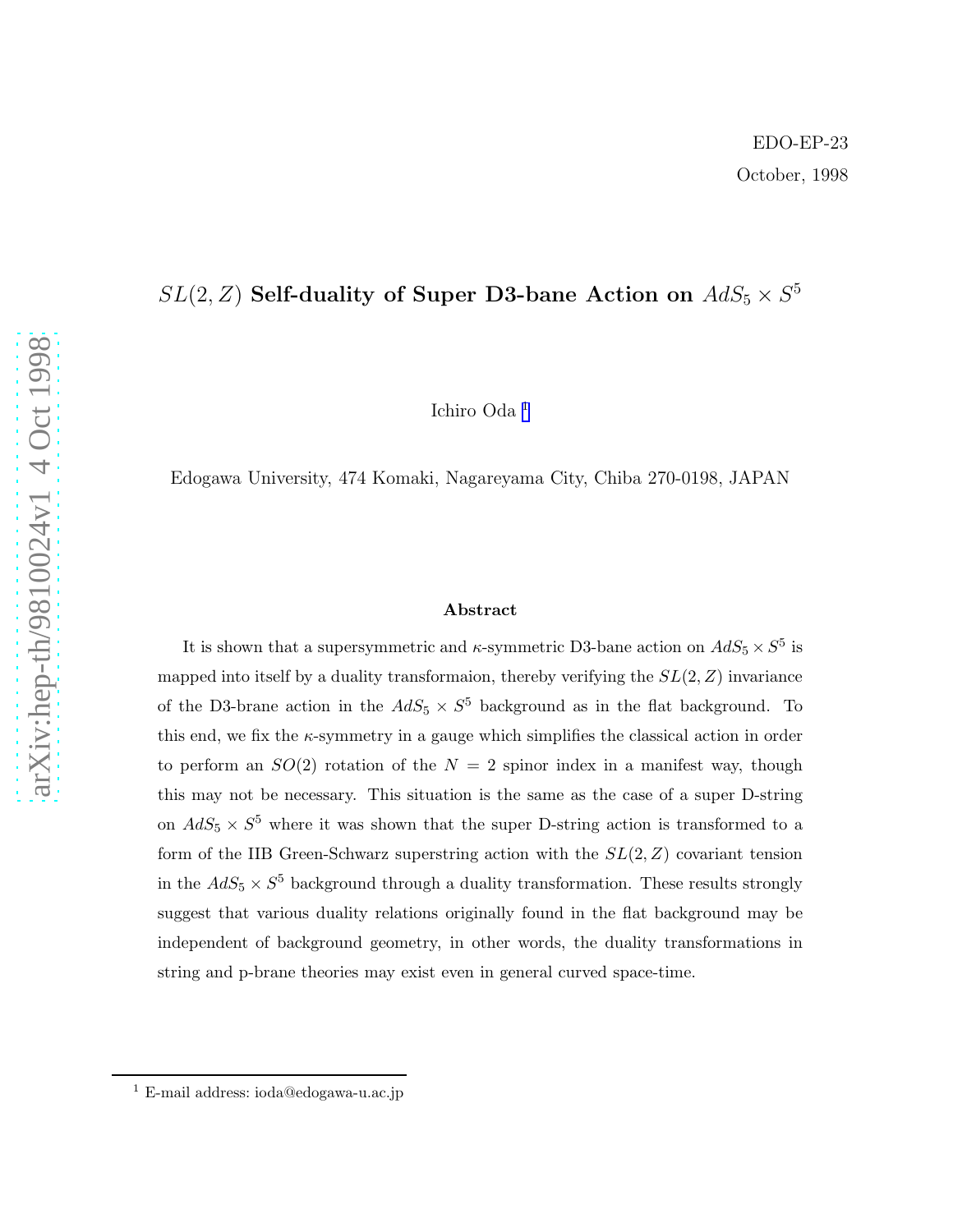#### 1 Introduction

Recently, studies of string and p-branes in the  $AdS_5 \times S^5$  background have attracted a great deal of attention. These studies have been triggered by an interesting conjecture that the four dimensional large  $N$  super Yang-Mills theory is in a sense dual to the type IIB superstring theory on  $AdS_5 \times S^5$  [[1\]](#page-10-0). To fully understand this conjecture it is of great importance to understand various properties of string and p-brane theories in this background in more detail. In particular,  $AdS_5 \times S^5$  is maximally supersymmetric 'vacuum' with 32 supercharges in addition to the flat ten dimensional space-time so superstring theory on this background would give rise to useful informations about the Kaluza-Klein compactification, quantum corrections through the no-go theorems from supersymmetry and a background independent formulation of the matrix model[[2\]](#page-10-0) e.t.c.

A first step towards the construction of supersymmetric string and D3-brane actions on  $AdS_5 \times S^5$  $AdS_5 \times S^5$  $AdS_5 \times S^5$  was taken by Metsaev and Tseytlin [[3, 4\]](#page-10-0), whose approach is based on the group manifoldmethod [[5\]](#page-10-0). Their fundamental strategy is to start with the supergroup  $SU(2, 2|4)$  directly, consider the coset superspace  $SU(2, 2|4)/(SO(4, 1) \otimes SO(5))$ , solve the Maurer-Cartan equations implied by the  $su(2, 2|4)$  superalgebra [\[6\]](#page-10-0), and then find the supersymmetric and  $\kappa$ -symmetric action. Later, the gauge fixing of the  $\kappa$ -symmetry of the action was considered in terms of two different approaches[[7, 8, 9](#page-10-0), [10](#page-10-0), [11\]](#page-10-0), and the obtained actions were shown to be actually equivalent to each other[[12](#page-10-0)].

Based on these studies, we have recently investigated the  $SL(2, Z)$  S-duality [\[13\]](#page-11-0) of type IIB superstring theory on  $AdS_5 \times S^5$ , where we have succeeded in proving that the super D-string action is also transformed to the type IIB Green-Schwarz superstring action [\[14\]](#page-11-0) with the  $SL(2, Z)$  covariant tension in the  $AdS_5 \times S^5$  background in a quantum-mechanically exact manner as in the case of the flat Minkowskian background[[15](#page-11-0)]. To address this issue one has taken account of the gauge fixing of the  $\kappa$ -symmetry since in the classical action there are terms of higher orders in the spinor variables Θ reflecting the curved nature of the background metric, which seems to make it difficult to carry out the  $SO(2)$  rotation in the duality transformation. This is to be contrasted with the situation in the flat background where only simple bilinear forms of the spinor variables appear in the classical action so that we do not have to fix the gauge symmetries at all. Here it is worth noting that the gauge fixing procedure does not change the physical contents of a theory so taking the proper gauge conditions is nothing but a recipe for understanding the duality transformation in a manifest way.

In this article, we wish to consider an extension of our previous studies of a super Dstringaction on  $AdS_5 \times S^5$  [\[15\]](#page-11-0) to a super D3-brane action on the same background [[4](#page-10-0)]. It is now well-known that the super D3-brane action in the flat background[[16](#page-11-0), [17, 18, 19\]](#page-11-0) is mapped into an equivalent D3-brane action by the duality transformation, in this sense, thesuper D3-brane is self-dual under  $SL(2, Z)$  S-duality [[18](#page-11-0)], so that it is natural to ask whether this peculiar feature of the super D3-brane on the flat background is also inherited to the case of the  $AdS_5 \times S^5$  background or not. We will see that this is indeed the case by using a classical approach. The validity of the  $SL(2, Z)$  duality of string and D3-brane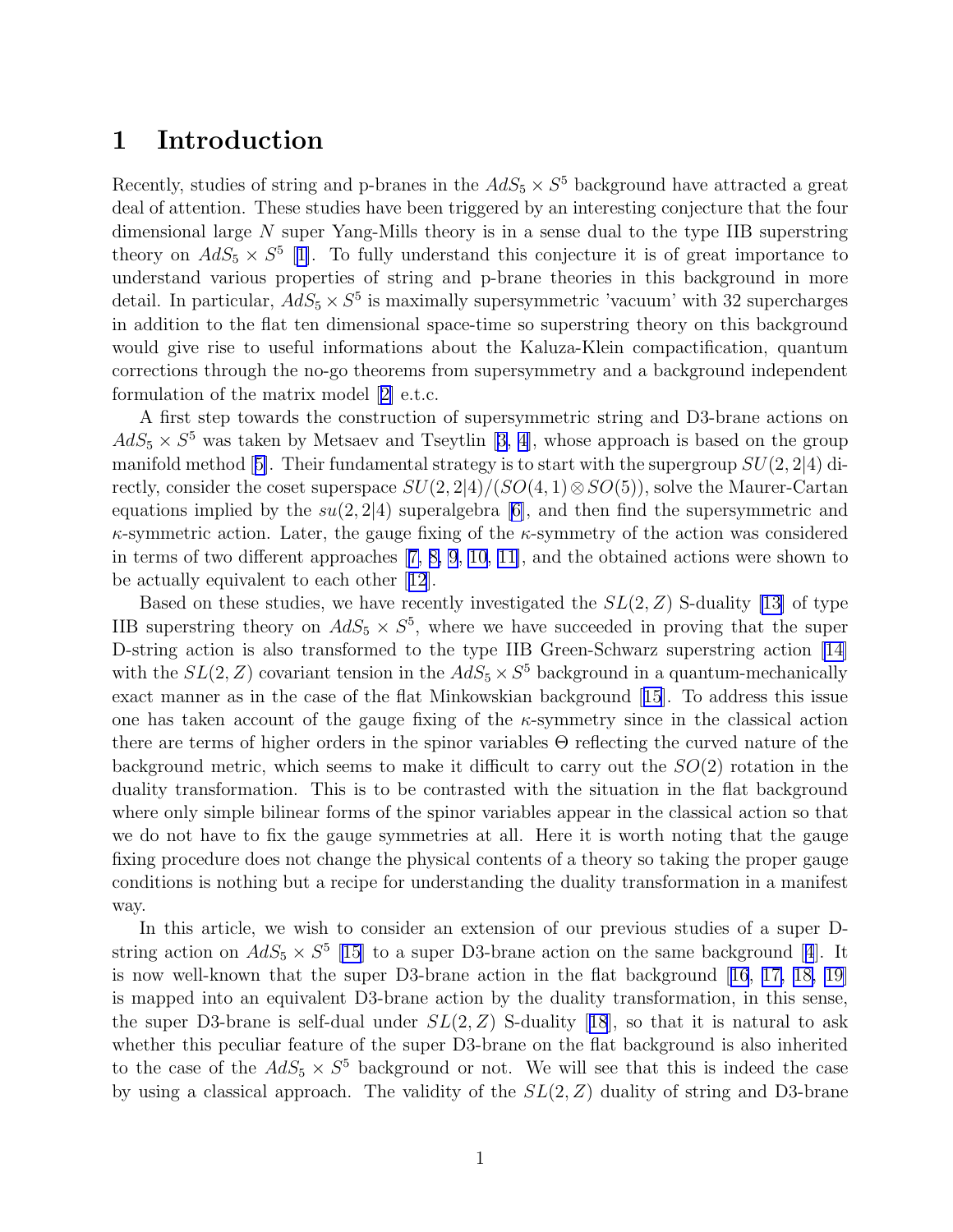<span id="page-2-0"></span>theories in the  $AdS_5 \times S^5$  background may lead to a strong expectation that various duality transformations found originally in the flat background would hold true even in an arbitrary curved background. We think that this observation is quite important for future developments of superstring theory and M-theory since these theories should be essentially formulated on the basis of not the flat Minkowskian but the general curved background in a background independent manner[[2\]](#page-10-0).

The contents of this article are organized as follows. In Section 2 we shall review the super D3-brane action in the  $AdS_5 \times S^5$  background which was constructed in [\[4](#page-10-0)]. In Section 3 it will be shown that the super D3-brane action on this background is actually self-dual under the  $SL(2, Z)$  duality transformation in terms of a classical method. To accomplish an appropriate  $SO(2)$  rotation in an obvious way will require the gauge fixing of the  $\kappa$ -symmetry. The final section will be devoted to discussions, particularly a summary of the work at hand, the validity of the classical approximation and future works.

# 2 Super D3-brane action on  $AdS_5 \times S^5$

We start by not only reviewing the studies of a super D3-brane action on  $AdS_5 \times S^5$  [\[4\]](#page-10-0) but also exposing a technical detail of the formalism to some extent. The  $\kappa$ -symmetric and reparametrization invariant super D3-brane action in the  $AdS_5 \times S^5$  background constructed by Metsaev and Tseytlin [\[4](#page-10-0)] is given by

$$
S = S_{DBI} + S_{WZ},\tag{1}
$$

with

$$
S_{DBI} = -\int_{M_4} d^4 \sigma \sqrt{-\det(G_{ij} + \mathcal{F}_{ij})},
$$
  
\n
$$
S_{WZ} = \int_{M_5} H_5 = \int_{M_4 = \partial M_5} \Omega_4,
$$
  
\n
$$
H_5 = d\Omega_4,
$$
\n(2)

where the 3-brane tension is chosen to be a unity and the 5-form  $H_5$  in the Wess-Zumino term is given by

$$
H_5 = i\bar{L} \wedge (\frac{1}{6}\hat{L} \wedge \hat{L} \wedge \hat{L}\mathcal{E} + \mathcal{F} \wedge \hat{L}\mathcal{I}) \wedge L + \frac{1}{30} \epsilon^{a_1 \cdots a_5} L^{a_1} \wedge \cdots \wedge L^{a_5} + \frac{1}{30} \epsilon^{a'_1 \cdots a'_5} L^{a'_1} \wedge \cdots \wedge L^{a'_5},
$$
(3)

where i and j run over the world-volume indices 0, 1, 2 and 3, and we have defined

$$
G_{ij} = L_i^{\hat{a}} L_j^{\hat{a}}, \quad \hat{L} \equiv L^{\hat{a}} \Gamma^{\hat{a}},
$$
  
\n
$$
\mathcal{E} = i\sigma_2 = \begin{pmatrix} 0 & 1 \\ -1 & 0 \end{pmatrix}, \quad \mathcal{I} = \sigma_1 = \begin{pmatrix} 0 & 1 \\ 1 & 0 \end{pmatrix}, \quad \mathcal{K} = \sigma_3 = \begin{pmatrix} 1 & 0 \\ 0 & -1 \end{pmatrix}.
$$
 (4)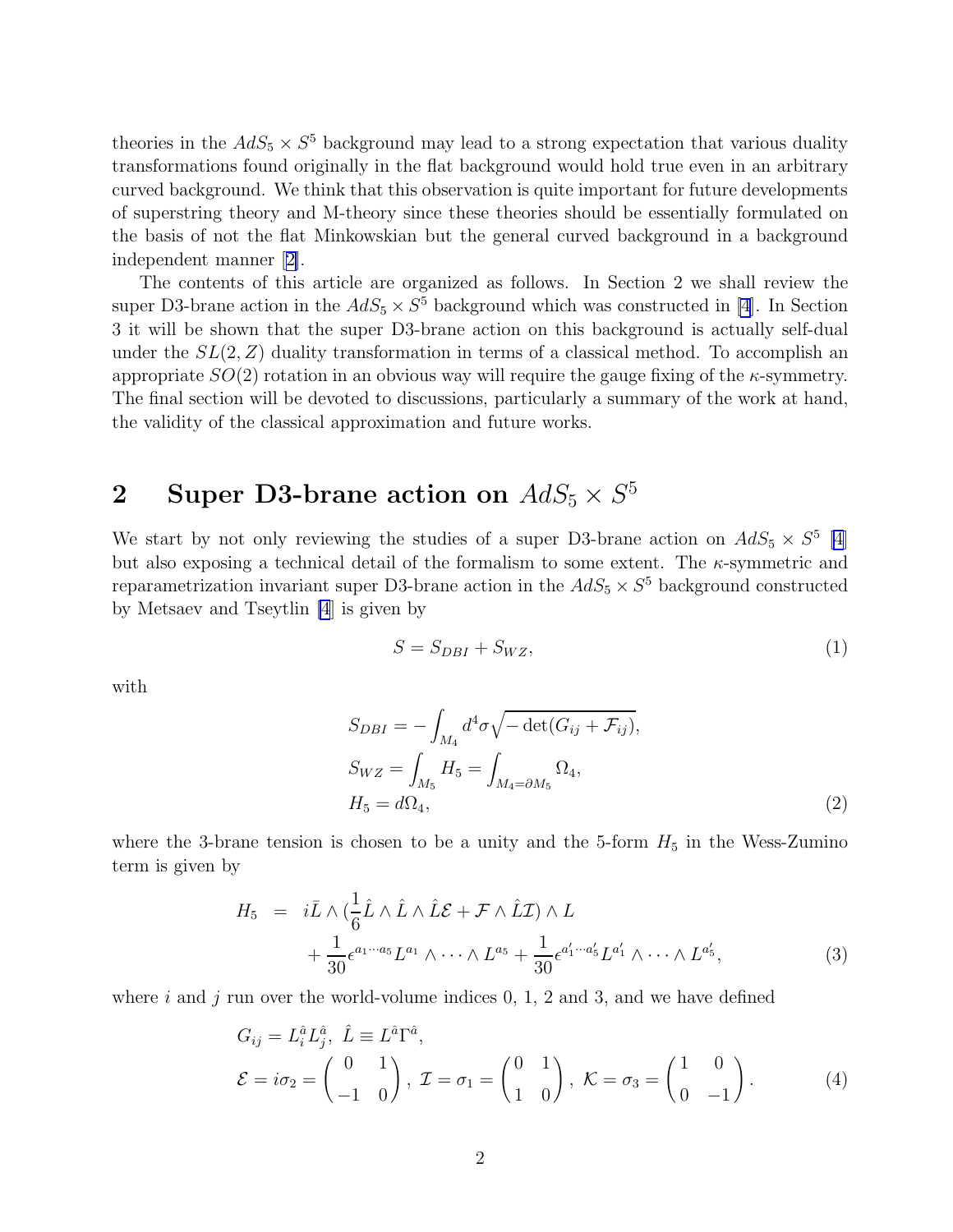<span id="page-3-0"></span>Here  $L^I$  and  $L^{\hat{a}}$  are the Cartan 1-form spinor superfield and the vector superfield, respectively. They satisfy the Maurer-Cartan equations for  $su(2, 2|4)$  superalgebra [\[3](#page-10-0), [4](#page-10-0)]

$$
dL^{\hat{a}} = -L^{\hat{a}\hat{b}} \wedge L^{\hat{b}} - i\bar{L}\Gamma^{\hat{a}} \wedge L,
$$
  
\n
$$
dL = \frac{i}{2}\sigma_{+}\hat{L} \wedge \mathcal{E}L - \frac{1}{4}L^{\hat{a}\hat{b}}\Gamma^{\hat{a}\hat{b}} \wedge L,
$$
  
\n
$$
d\bar{L} = \frac{i}{2}\bar{L}\mathcal{E} \wedge \hat{L}\sigma_{+} - \frac{1}{4}\bar{L}\Gamma^{\hat{a}\hat{b}} \wedge L^{\hat{a}\hat{b}},
$$
\n(5)

and  $\sigma_i$  are the Pauli matrices, which operate on  $N = 2$  spinor indices  $I, J = 1, 2$ . Throughout this article we follow the conventions and notations of references [\[3](#page-10-0), [4](#page-10-0), [11](#page-10-0)].

In the explicit parametrization  $G(X, \Theta) = g(X)e^{\Theta Q}$  where  $X^{\hat{m}}, \Theta^I$ , and  $Q_I$  are respectively the bosonic and fermionic space-time coordinates and 32-component supercharges[[3\]](#page-10-0), the action([1\)](#page-2-0) takes the form

$$
S = -\int_{M_4} d^4 \sigma \sqrt{-\det(G_{ij} + \mathcal{F}_{ij})} + 2i \int_{M_4} \int_0^1 ds \ \bar{\Theta}(\frac{1}{6}\hat{L}_s \wedge \hat{L}_s \wedge \hat{L}_s \mathcal{E} + \mathcal{F}_s \wedge \hat{L}_s \mathcal{I}) \wedge L_s
$$
  
+ 
$$
\int_{M_5} F_5,
$$
 (6)

where

$$
\mathcal{F} = F + 2i \int_0^1 ds \bar{\Theta} \hat{L}_s \wedge \mathcal{K}L_s,
$$
  
\n
$$
\mathcal{F}_s = F + 2i \int_0^s ds' \bar{\Theta} \hat{L}_{s'} \wedge \mathcal{K}L_{s'},
$$
  
\n
$$
F_5 = \frac{1}{30} (\epsilon^{a_1 \cdots a_5} e^{a_1} \wedge \cdots \wedge e^{a_5} + \epsilon^{a'_1 \cdots a'_5} e^{a'_1} \wedge \cdots \wedge e^{a'_5}),
$$
\n(7)

with  $F = dA$  being the  $U(1)$  gauge potential and  $L^{\hat{a}}|_{\Theta=0} \equiv e^{\hat{a}}$  (the vielbein 1-form). We have used the standard rescaling trick  $\Theta \rightarrow s\Theta$  and the Maurer-Cartan equations in deriving the second and third terms in the right-hand side of Eq.(6). Note that the two terms in  $\int_{M_5} F_5$  describes that the self-dual RR 5-form field strength takes nontrivial values on  $AdS_5$ and  $S^5$ , respectively. (Here we adopt the convention that the radii of  $AdS_5$  and  $S^5$  are a unity.) Actually this coupling precisely corresponds to the Freund-Rubin spontaneous compactification mechanism [\[20\]](#page-11-0) in ten dimensions. It is surprising that the requirement of supersymmetry and  $\kappa$ -symmetry naturally leads to this coupling. The Cartan invariant 1-forms  $L^I = L_{s=1}^I$  and  $L^{\hat{a}} = L_{s=1}^{\hat{a}}$  are determined by solving the Maurer-Cartan equations  $(5)$ as follows  $[6]$  $[6]$ 

$$
L_s^I = \left(\frac{\sinh(s\mathcal{M})}{\mathcal{M}}D\Theta\right)^I,
$$
  
\n
$$
L_s^{\hat{a}} = e_{\hat{m}}^{\hat{a}}(X)dX^{\hat{m}} - 4i\bar{\Theta}^I\Gamma^{\hat{a}}\left(\frac{\sinh^2(\frac{1}{2}s\mathcal{M})}{\mathcal{M}^2}D\Theta\right)^I,
$$
\n(8)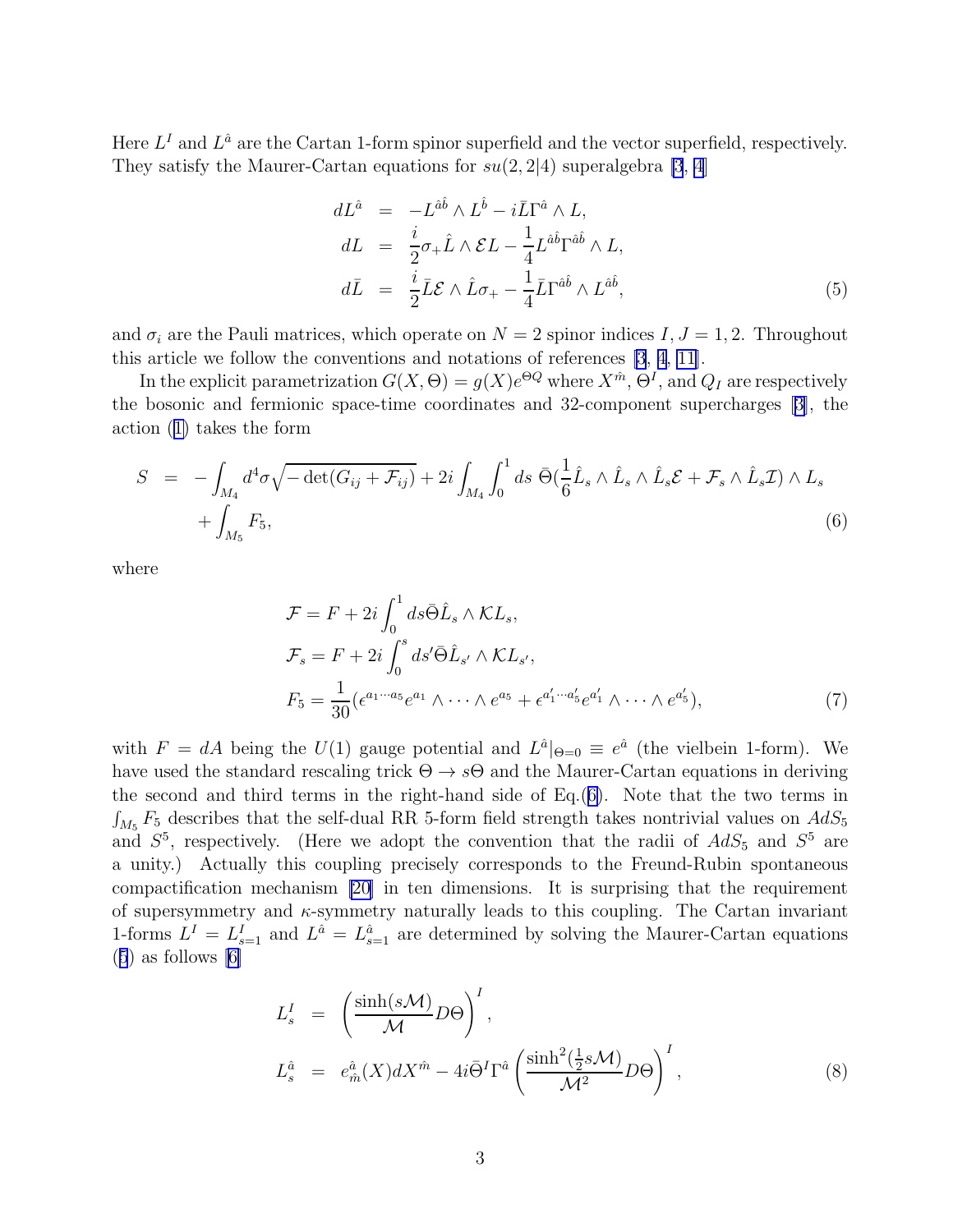<span id="page-4-0"></span>with

$$
(\mathcal{M}^2)^{IL} = \epsilon^{IJ}(-\gamma^a \Theta^J \bar{\Theta}^L \gamma^a + \gamma^{a'} \Theta^J \bar{\Theta}^L \gamma^{a'}) + \frac{1}{2} \epsilon^{KL}(\gamma^{ab} \Theta^I \bar{\Theta}^K \gamma^{ab} - \gamma^{a'b'} \Theta^I \bar{\Theta}^K \gamma^{a'b'}),
$$
  
\n
$$
(D\Theta)^I = \left[d + \frac{1}{4}(\omega^{ab}\gamma_{ab} + \omega^{a'b'}\gamma_{a'b'})\right] \Theta^I - \frac{1}{2}i\epsilon^{IJ}(e^a\gamma_a + ie^{a'}\gamma_{a'})\Theta^J.
$$
\n(9)

Now let us present the  $\kappa$ -transformation of the super D3-brane action [\(1](#page-2-0)) whose concrete expressions are given by[[4](#page-10-0)]

$$
\delta_{\kappa} \Theta^I = \kappa^I,\tag{10}
$$

andthe projection  $\Gamma$  is [[16\]](#page-11-0)

$$
\Gamma \kappa = \kappa, \ \Gamma^2 = 1, \ Tr\Gamma = 0,
$$
\n
$$
\Gamma = \frac{\epsilon^{i_1 \cdots i_4}}{\sqrt{-\det(G_{ij} + \mathcal{F}_{ij})}} \left(\frac{1}{4!} \Gamma_{i_1 \cdots i_4} \mathcal{E} - \frac{1}{4} \Gamma_{i_1 i_2} \mathcal{F}_{i_3 i_4} \mathcal{I} + \frac{1}{8} \mathcal{F}_{i_1 i_2} \mathcal{F}_{i_3 i_4} \mathcal{E}\right),
$$
\n(11)

with the definition of  $\Gamma_{i_1\cdots i_n} \equiv \hat{L}_{[i_1}\cdots \hat{L}_{i_n]}$ . Moreover, various superfields must transform underthe  $\kappa$ -transformation as follows [[3, 4\]](#page-10-0)

$$
\delta_{\kappa}L^{\hat{a}} = 2i\bar{L}\Gamma^{\hat{a}}\delta_{\kappa}\Theta,
$$
\n
$$
\delta_{\kappa}L = d\delta_{\kappa}\Theta - \frac{i}{2}\sigma_{+}\hat{L}\mathcal{E}\delta_{\kappa}\Theta + \frac{1}{4}L^{\hat{a}\hat{b}}\Gamma^{\hat{a}\hat{b}}\delta_{\kappa}\Theta,
$$
\n
$$
\delta_{\kappa}\bar{L} = d\delta_{\kappa}\bar{\Theta} + \frac{i}{2}\delta_{\kappa}\bar{\Theta}\mathcal{E}\hat{L}\sigma_{+} - \frac{1}{4}\delta_{\kappa}\bar{\Theta}\Gamma^{\hat{a}\hat{b}}L^{\hat{a}\hat{b}},
$$
\n
$$
\delta_{\kappa}G_{ij} = 2i(\bar{L}_{i}\hat{L}_{j} + \bar{L}_{j}\hat{L}_{i})\delta_{\kappa}\Theta,
$$
\n
$$
\delta_{\kappa}\mathcal{F}_{ij} = 2i(\bar{L}_{i}\mathcal{K}\hat{L}_{j} - \bar{L}_{j}\mathcal{K}\hat{L}_{i})\delta_{\kappa}\Theta.
$$
\n(12)

Then it is a little tedious but straightforward to derive

$$
\delta_{\kappa} H_5 = d\Lambda_4,\tag{13}
$$

where

$$
\Lambda_4 = 2i\bar{L} \wedge (\frac{1}{6}\hat{L} \wedge \hat{L} \wedge \hat{L}\mathcal{E} + \mathcal{F} \wedge \hat{L}\mathcal{I})\delta_\kappa\Theta.
$$
 (14)

In order to prove the equation (13), we have made use of the Maurer-Cartan equations ([5](#page-3-0)) and the following cyclic Fierz identity for fermionic spinors  $A, B, C, D$  [[16\]](#page-11-0)

$$
(\bar{A}\Gamma^{\hat{a}}B)\cdot(\bar{C}\Gamma^{\hat{a}}D) = -\frac{1}{2}\left[ (\bar{A}\Gamma^{\hat{a}}e_{I}D)\cdot(\bar{B}\Gamma^{\hat{a}}e_{I}C) - (\bar{A}\Gamma^{\hat{a}}e_{I}C)\cdot(\bar{B}\Gamma^{\hat{a}}e_{I}D) \right],\tag{15}
$$

where  $e_I = \{1, \mathcal{E}, \mathcal{I}, \mathcal{K}\}\.$  Then after a little tedious calculations it turns out that the super D3-brane action on  $AdS_5 \times S^5$  is invariant under the  $\kappa$  transformation

$$
\delta_{\Gamma\kappa} S_{DBI} + \delta_{\kappa} S_{WZ} = 0,\tag{16}
$$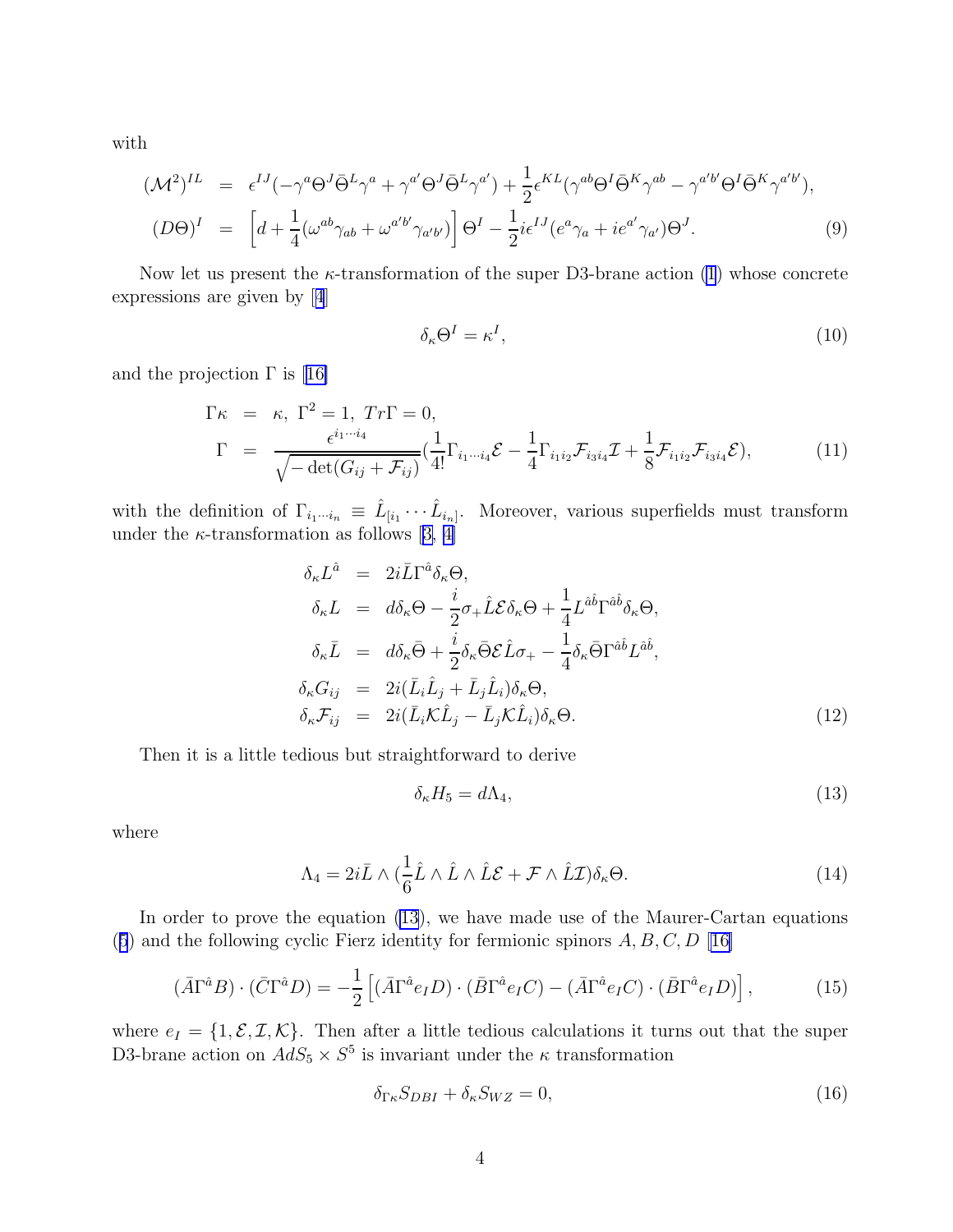<span id="page-5-0"></span>where we have used various matrix formulas and  $\Gamma$  matrix identity such as

$$
\delta \det M = \det M \cdot Tr(M^{-1}\delta M),
$$
  
\n
$$
(G + \mathcal{F})^{-1ji} = (G - \mathcal{F})^{-1ij},
$$
  
\n
$$
(1 \pm G^{ik}\mathcal{F}_{kj})^{-1} = (1 + (G^{ik}\mathcal{F}_{kj})^2)^{-1}(1 \mp G^{ik}\mathcal{F}_{kj}),
$$
  
\n
$$
\Gamma^{\hat{a}}\Gamma^{\hat{a}_{1}\cdots\hat{a}_{2n}} = \Gamma^{\hat{a}\hat{a}_{1}\cdots\hat{a}_{2n}} + 2n\eta^{\hat{a}[\hat{a}_{1}\Gamma^{\hat{a}_{2}\cdots\hat{a}_{2n}]}.
$$
\n(17)

## $3\quad SL(2,\mathbb{Z})$  self-duality

We now turn our attention to a proof of self-duality of the super D3-brane action under the  $SL(2, Z)$  $SL(2, Z)$  $SL(2, Z)$  duality transformation. In the flat background this issue was studied in [[21](#page-11-0)] for the bosonic case and in[[18](#page-11-0)] for the supersymmetric case. One of the crucial issues left so far unsolved is to examine whether this self-duality is valid even in a curved background. In fact, in the final section in[[18\]](#page-11-0), it is stated that "..... For the most part, our analysis has been classical and limited to flat backgrounds. The results should not depend on these restrictions, however." Motivated by the sentences, we have recently clarified that a type IIB superstring action on  $AdS_5 \times S^5$  exhibits the  $SL(2, Z)$  S-duality as in the case of the flat background [\[15\]](#page-11-0). In this section, we wish to show the expected  $SL(2, Z)$  invariance of the super D3-brane reviewed in the previous section.

In the work of the super D-string on  $AdS_5 \times S^5$  [\[15](#page-11-0)] we have used the path integral based on the first-order Hamiltonian formalism[[22, 23\]](#page-11-0) since this method is effective in showing the equivalence at the quantum level. Instead, in the present article, we shall employ a classical approach developed in [\[21, 18\]](#page-11-0). The reason why we use the classical approach will be argued to some extent in the final section.

Let us consider the following action:

$$
S = -\int_{M_4} d^4 \sigma \sqrt{-\det(G_{ij} + \mathcal{F}_{ij})} + 2i \int_{M_4} \int_0^1 ds \ \bar{\Theta}(\frac{1}{6}\hat{L}_s \wedge \hat{L}_s \wedge \hat{L}_s \mathcal{E} + \mathcal{F}_s \wedge \hat{L}_s \mathcal{I}) \wedge L_s
$$
  
+ 
$$
\int_{M_5} F_5 + \int_{M_4} \frac{1}{2} C_0 F \wedge F,
$$
 (18)

where we have added the topological term  $\frac{1}{2}C_0F \wedge F$  with a constant axion  $C_0$  to the action ([6](#page-3-0)) for later convenience. However, this expression (18) is not so illuminating for the purpose of an analysis of the duality transformation. Thus, instead, we shall consider an alternative form of the action equivalent to (18), which is given by

$$
S = -\int_{M_4} d^4 \sigma \sqrt{-\det(G_{ij} + \mathcal{F}_{ij})} + \int_{M_4} (C_4 + C_2 \wedge \mathcal{F} + \frac{1}{2} C_0 F \wedge F), \tag{19}
$$

whose superficial expression is very similar to that adopted in[[18\]](#page-11-0), but of course the physical contents are different. However, we will see that this form of the action would be useful in the analysis of the self-duality of the super D3-brane action on  $AdS_5 \times S^5$  since we can follow similar arguments to as in [\[18\]](#page-11-0).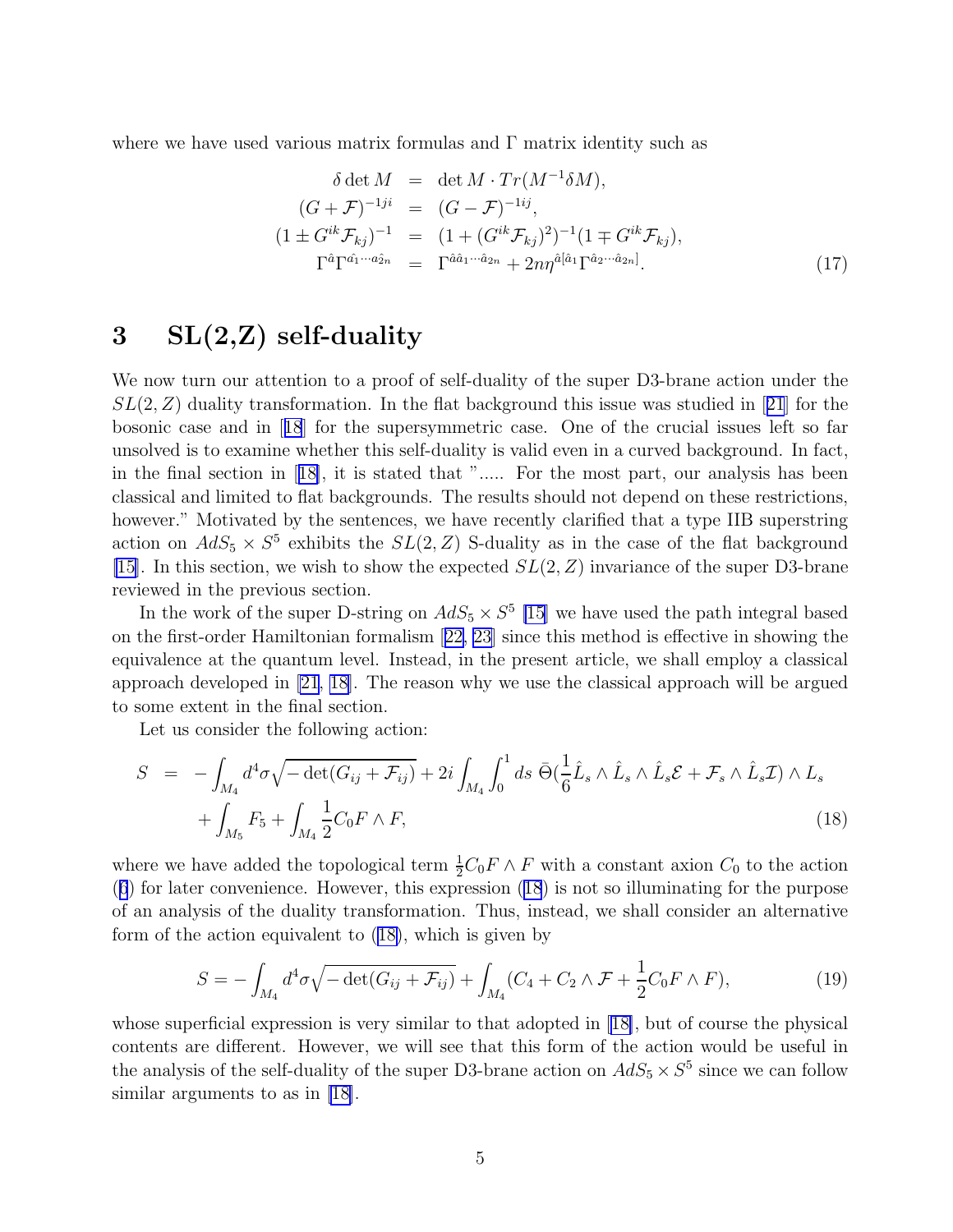<span id="page-6-0"></span>Tomake contact with ([18](#page-5-0)) one has to express the 4-form field  $C_4$  and 2-form field  $C_2$ in terms of the superfields and the supercoordinates existing in the theory at hand. This is provided by the relation

$$
H_5 = d\Omega_4, \ \Omega_4 = C_4 + C_2 \wedge \mathcal{F}, \tag{20}
$$

by which we have the coupled differential equations to be solved for  $C_4$  and  $C_2$ 

$$
dC_4 - C_2 \wedge db_2 = i\bar{L} \wedge \frac{1}{6} \hat{L} \wedge \hat{L} \wedge \hat{L} \mathcal{E} \wedge L + \frac{1}{30} \epsilon^{a_1 \cdots a_5} L^{a_1} \wedge \cdots \wedge L^{a_5} + \frac{1}{30} \epsilon^{a'_1 \cdots a'_5} L^{a'_1} \wedge \cdots \wedge L^{a'_5},
$$
  

$$
dC_2 \wedge \mathcal{F} = i\bar{L} \wedge \mathcal{F} \wedge \hat{L} \mathcal{I} \wedge L,
$$
 (21)

where we have defined as

$$
\mathcal{F} = F - b_2,
$$
  
\n
$$
b_2 = -2i \int_0^1 ds \bar{\Theta} \hat{L}_s \wedge \mathcal{K} L_s.
$$
\n(22)

Then it is relatively straightforward to solve the second equation in  $Eq.(21)$  whose result is given by

$$
C_2 = 2i \int_0^1 ds \bar{\Theta} \hat{L}_s \wedge \mathcal{I}L_s,\tag{23}
$$

where the Maurer-Cartan equations and the trick  $\Theta \to s\Theta$  were utilized again. The first equation in Eq.  $(21)$  can be also solved with the help of Eq.  $(23)$ , but it is unnecessary to use the concrete expression of  $C_4$  for the present consideration so we omit to write it down explicitly.

We are now in a position to think of the duality transformation of the action([19\)](#page-5-0). Following a similar path of derivation to the super D3-brane in the flat background[[18](#page-11-0)], first of all, wehave to add  $\int d^4\sigma \frac{1}{2}\tilde{H}^{ij}(F_{ij} - 2\partial_i A_j)$  to the action ([19\)](#page-5-0), and then take the variation with respect to  $A_i$ , which gives us the solution  $\tilde{H}^{ij} = \epsilon^{ijkl}\partial_k B_l$  where  $B_i$  is a vector field. After substitutingthis solution into the action ([19](#page-5-0)) and solving the variational equation for  $F_{ij}$  to rewrite the action in terms of  $B_i$  instead of  $F_{ij}$ , we arrive at the dual action of [\(19](#page-5-0))

$$
S_D = -\int_{M_4} d^4 \sigma \sqrt{-\det \left[ G_{ij} + \frac{1}{\sqrt{1 + C_0^2}} (\tilde{F}_{ij} + C_{ij} + C_0 b_{ij}) \right]} + \int_{M_4} \Omega_D, \tag{24}
$$

where  $\tilde{F} = dB$  and  $\Omega_D$  is defined by

$$
\Omega_D = C_4 - b_2 \wedge C_2 - \frac{1}{2} C_0 b_2 \wedge b_2 + b_2 \wedge (\tilde{F} + C_2 + C_0 b_2)
$$

$$
- \frac{C_0}{2(1 + C_0^2)} (\tilde{F} + C_2 + C_0 b_2) \wedge (\tilde{F} + C_2 + C_0 b_2).
$$
(25)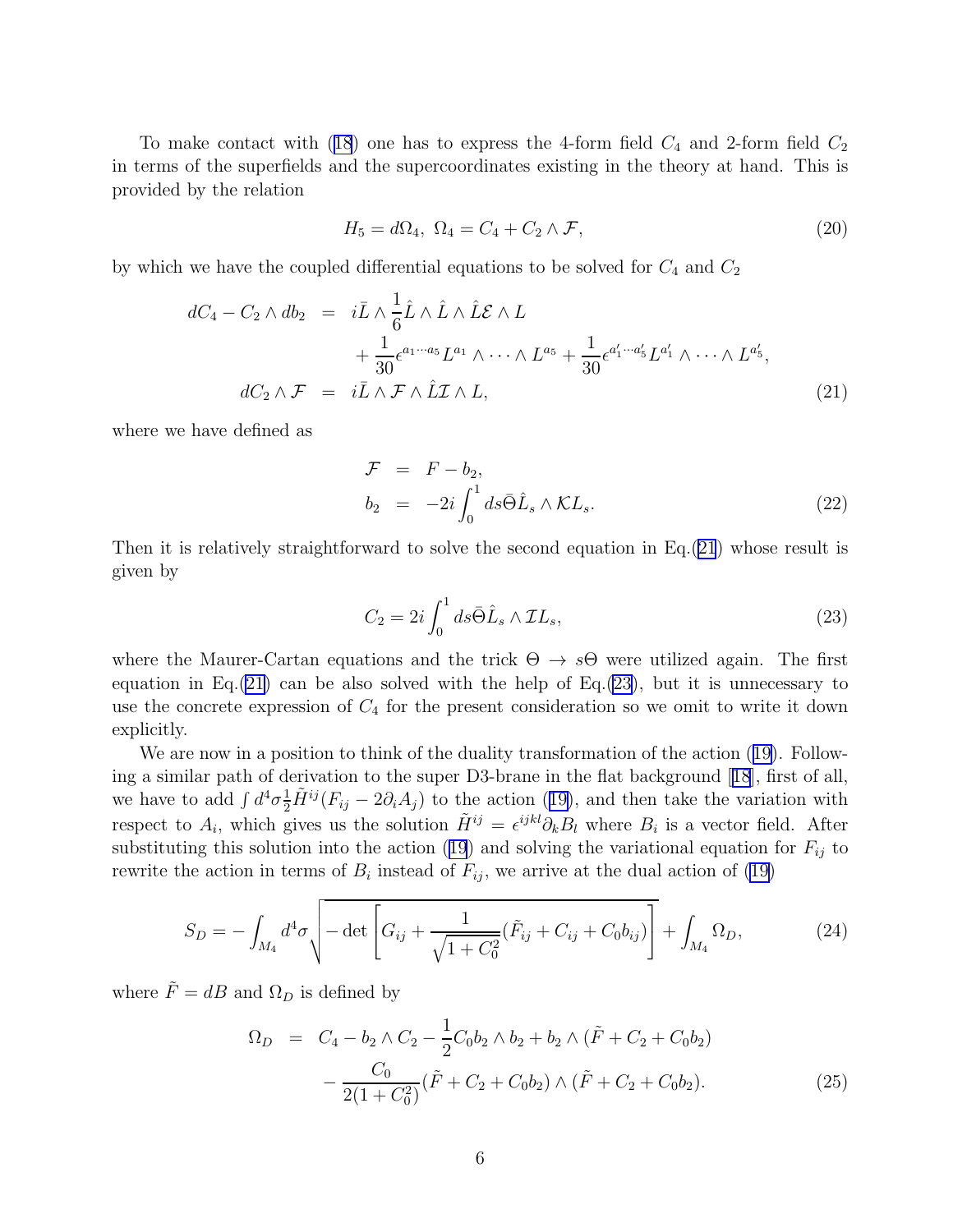<span id="page-7-0"></span>In order to prove the self-duality one has to show that  $S_D$  has the same form as the original action [\(19](#page-5-0)). To this aim, we perform an appropriate  $SO(2)$  rotation of the spinor coordinates  $\Theta^I$ , which amounts to the following  $SO(2)$  rotation of the 'Pauli matrices'

$$
\mathcal{I}' = -\frac{1}{\sqrt{1 + C_0^2}} (\mathcal{K} + C_0 \mathcal{I}),
$$
  
\n
$$
\mathcal{K}' = \frac{1}{\sqrt{1 + C_0^2}} (\mathcal{I} - C_0 \mathcal{K}).
$$
\n(26)

A delicate problem of how one performs the  $SO(2)$  rotation of the spinor coordinates  $\Theta<sup>I</sup>$  will discussed below in detail. Then, we obtain

$$
\frac{1}{\sqrt{1+C_0^2}}(\tilde{F}+C_2+C_0b_2)=\tilde{F'}-b'_2\equiv\tilde{\mathcal{F'}},\qquad(27)
$$

where we have defined  $\tilde{F}' \equiv \frac{1}{\sqrt{14}}$  $\frac{1}{1+C_0^2}\tilde{F}$ . Consequently, the Dirac-Born-Infeld term in  $S_D$  can be rewrittento be the same form as the original action. Moreover, from  $(21)-(23)$  $(21)-(23)$  $(21)-(23)$  and  $(25)-(27)$  $(25)-(27)$  $(25)-(27)$ , we can evaluate the Wess-Zumino part as follows

$$
d\Omega_D \equiv dC_4' - C_2' \wedge db_2' + dC_2' \wedge \tilde{\mathcal{F}}'
$$
  
=  $i\bar{L} \wedge (\frac{1}{6}\hat{L} \wedge \hat{L} \wedge \hat{L}\mathcal{E}' + \tilde{\mathcal{F}}' \wedge \hat{L}\mathcal{I}') \wedge L$   
+  $\frac{1}{30} \epsilon^{a_1 \cdots a_5} L^{a_1} \wedge \cdots \wedge L^{a_5} + \frac{1}{30} \epsilon^{a'_1 \cdots a'_5} L^{a'_1} \wedge \cdots \wedge L^{a'_5},$  (28)

where we have used the fact that  $\mathcal{E}' = \mathcal{E}$  under the  $SO(2)$  rotation (26). Accordingly, the dual action of the super D3-brane action on  $AdS_5 \times S^5$  can be rewritten as

$$
S = -\int_{M_4} d^4 \sigma \sqrt{-\det(G_{ij} + \tilde{\mathcal{F}}'_{ij})} + \int_{M_4} (C'_4 + C'_2 \wedge \tilde{\mathcal{F}}' + \frac{1}{2} C_0 \tilde{F}' \wedge \tilde{F}'), \tag{29}
$$

In this way, we can prove the self-duality of the super D3-brane action on  $AdS_5 \times S^5$  in a similar way to the case of the flat background.

To understand the  $SL(2, Z)$  duality more clearly, it is useful to introduce a constant dilaton background in addition to a constant axion background. Provided that one starts with the action [\[18\]](#page-11-0)

$$
S = -\int_{M_4} d^4 \sigma \sqrt{-\det(G_{ij} + e^{-\frac{\phi}{2}} F_{ij} - b_{ij})} + \int_{M_4} (C_4 + C_2 \wedge (e^{-\frac{\phi}{2}} F - b_2) + \frac{1}{2} C_0 F \wedge F), \tag{30}
$$

one can show that this supersymmetric and  $\kappa$ -symmetric action is also self-dual with the desired  $SL(2, Z)$  transformation law of the dilaton and the axion

$$
e^{-\phi} \rightarrow \frac{1}{e^{-\phi} + e^{\phi}C_0^2},
$$
  
\n
$$
C_0 \rightarrow -\frac{e^{\phi}C_0}{e^{-\phi} + e^{\phi}C_0^2}.
$$
\n(31)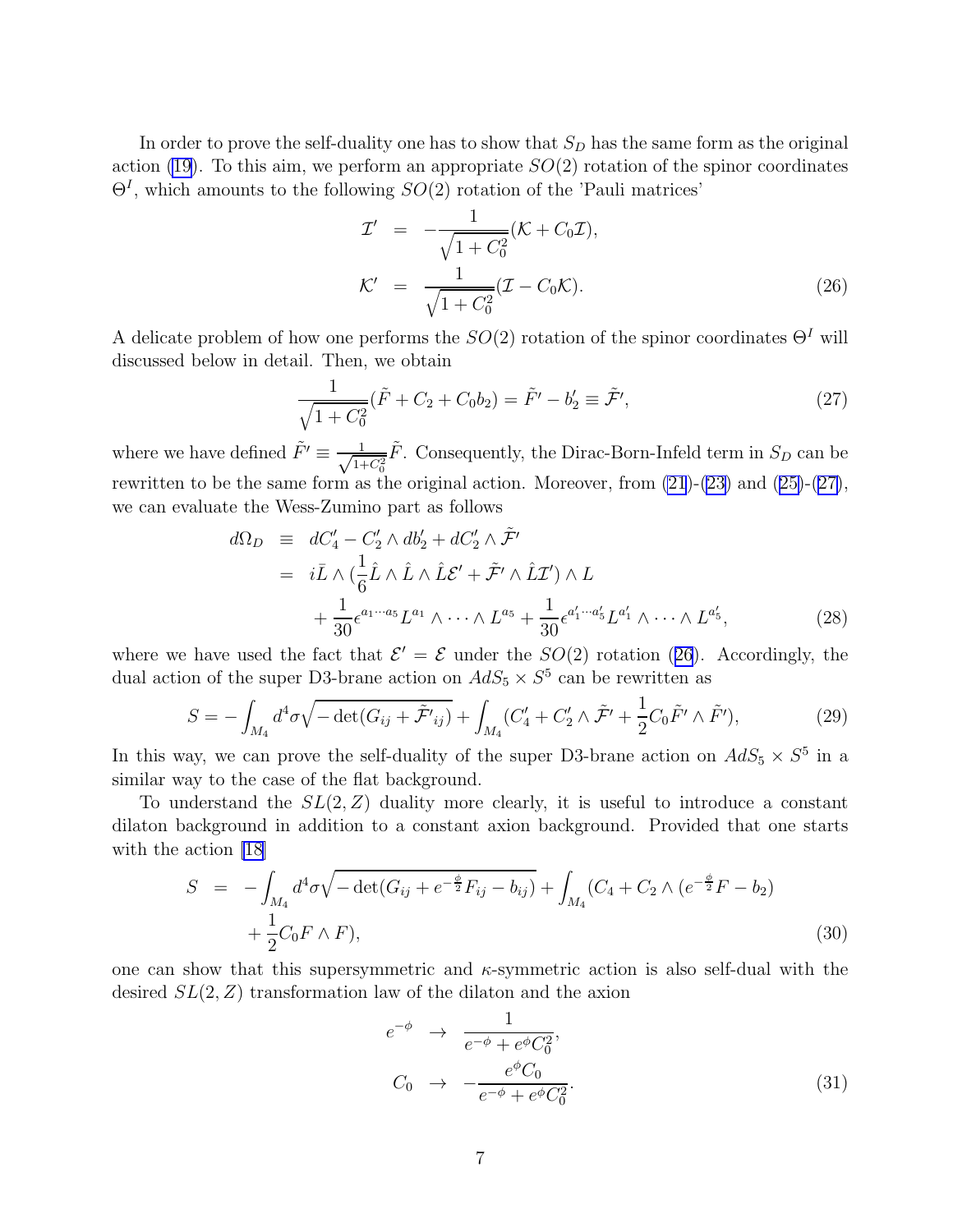<span id="page-8-0"></span>Before closing this section, we should discuss the  $SO(2)$  rotation of the spinor coordinates, orequivalently, the  $SO(2)$  rotation of the 'Pauli matrices'  $(26)$  $(26)$  $(26)$ . As already studied in the duality transformation of a type IIB superstring on  $AdS_5 \times S^5$  [[15\]](#page-11-0), at the present case we shall also take a convenient gauge condition of the  $\kappa$ -symmetry to make the fermionic structure of the classical action simpler. This is because owing to a complicated dependence on the spinor coordinates  $\Theta$  of the classical action as seen in Eqs.[\(8](#page-3-0)) and [\(9](#page-4-0)) it is not always obvious that we can carry out the desired  $SO(2)$  rotation in the classical action. Of course, we do not intend to exclude other possibilities of performing the  $SO(2)$  rotation at all. For instance, as another attempt, it turns out to be advantageous to parametrize the supergroup element  $G(X, \Theta)$  in a specific parametrization reflecting a underlying geometrical structure, by which the classical action would become a rather simpler form than the case at hand. Then there might exist some ingenious prescription for the  $SO(2)$  rotation of the spinor coordinates even without fixing any local symmetries.

In this article, following the previous work[[15\]](#page-11-0) we shall utilize the recently developed quantization method [\[10](#page-10-0), [11\]](#page-10-0) <sup>2</sup> where the gauge condition of the  $\kappa$ -symmetry was selected to be

$$
\Theta_-^I = 0,\tag{32}
$$

where

$$
\Theta_{\pm}^{I} \equiv \mathcal{P}_{\pm}^{IJ} \Theta^{J}, \ \mathcal{P}_{\pm}^{IJ} \equiv \frac{1}{2} (\delta^{IJ} \pm \Gamma_{0123} \epsilon^{IJ}). \tag{33}
$$

One of the remakable things is that in this gauge (32) the superfields take the simple forms given by

$$
L_{is}^t = \frac{1}{y} \partial_i y^t, \ L_{js}^I = s y^{\frac{1}{2}} \partial_i \theta_+^I,\tag{34}
$$

where  $t = 4, \dots, 9, y$  is a coordinate of  $AdS_5 \times S^5$  in the Cartesian coordinate, and  $\Theta^I_+ \equiv y^{\frac{1}{2}} \theta^I_+$ [\[10, 11\]](#page-10-0).

If we introduce the orthogonal matrix  $U$  for the  $SO(2)$  rotation of the spinor coordinates such that  $\Theta^I = U^{IJ} \tilde{\Theta}^J$  where  $U = \frac{1}{\sqrt{1 + (C_0 - \frac{C_0}{\lambda})}}$  $\frac{1}{1+(C_0-\sqrt{1+C_0^2})^2} [(-C_0+\sqrt{1+C_0^2})1-\mathcal{E}],$  it is easy to show thatthis matrix U indeed induces the  $SO(2)$  rotation of the 'Pauli matrices' ([26](#page-7-0)) since we have

$$
UT(\mathcal{I} - C_0\mathcal{K})U = \sqrt{1 + C_0^2}\mathcal{K}.
$$
\n(35)

As shown in the previous work [\[15\]](#page-11-0), the projector  $\mathcal{P}_{\pm}^{IJ}$  is invariant under the orthogonal transformation by the matrix U, which yields the important relation  $\theta^I_+ = U^{IJ}\tilde{\theta}^J_+$ . Since in

<sup>&</sup>lt;sup>2</sup>More recently, some subtleties associated with consistent gauge fixing world-volume diffeomorphisms and  $\kappa$ -symmetryof superbrane actions have been discussed [[24\]](#page-11-0). These subtleties do not change our conclusion.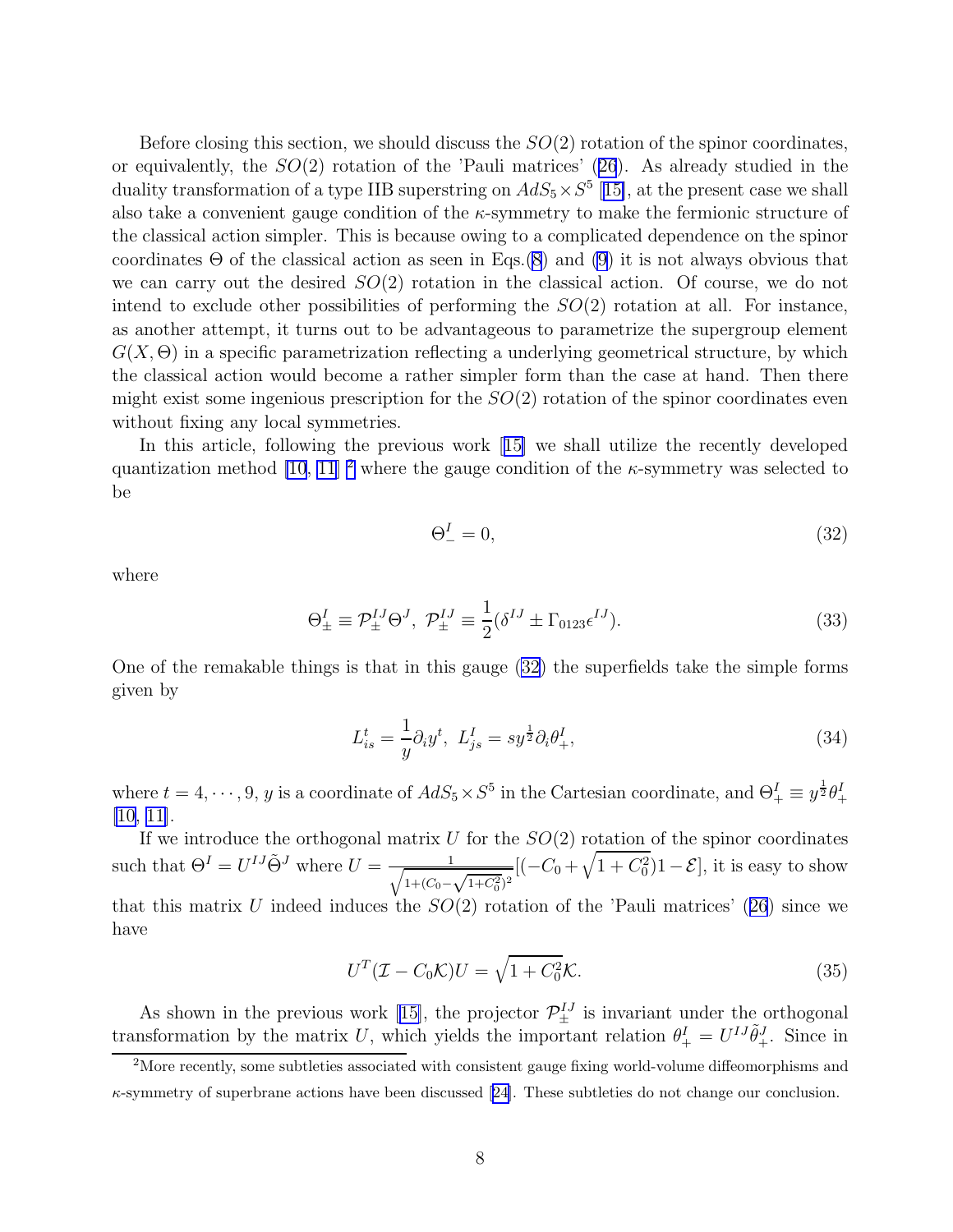the gauge condition([32\)](#page-8-0) the action of super D3-brane becomes a very simple form, we can carry out the transformation([35\)](#page-8-0) with keeping the other irrelevant terms including the spinor coordinates unchanged. (It is useful to use the expression [\(18\)](#page-5-0) rather than([19\)](#page-5-0) of the action toprove this fact.) Hence we have shown that the  $SO(2)$  rotation of the 'Pauli matrices' ([26\)](#page-7-0) is mathematically allowed if we fix the gauge associated with the  $\kappa$ -symmetry.

#### 4 Discussions

In this paper, we have studied the property of the  $SL(2, Z)$  self-duality of a supersymmetric and  $\kappa$ -symmetric D3-brane action in the  $AdS_5 \times S^5$  background. We have seen that on this background the dilaton and the axion undergo the same the  $SL(2, Z)$  duality transformation as in the case of the flat Minkowskian background. It is interesting to notice that although the physical contents of a theory in the two backgrounds are different, the derivation method of the  $SL(2, Z)$  duality transformation is quite similar. We think that this similarity holds even in proving the self-duality of super D-brane theories in general background geometries.

In this article, we have confined ourselves to a classical analysis to prove the self-duality of the super D3-brane action. Of course, a quantum-mechanically exact analysis would be welcoming in future. However, this problem may not be so important by the following two reasons. One reason comes from the fact that the action of p-branes  $(p \geq 2)$  is in essense unrenormalizable so that new degrees of dynamical freedom and new higher order terms in general appear in approaching the short distance regime. In this sense, the exact treatment within the present context, i.e., showing the self-duality of classical action of super D3-brane in a quantum-mechanical way, is not so interesting. The other stems from a reasoning somewhat contrary to the first statement. Namely, the super D3-brane action on  $AdS_5 \times S^5$  may be an exact conformal field theory and receive no quantum corrections except the renormalization of an overall factor owing to the no-go theorems from the maximal supersymmetry. Actually we have already had some articles discussing the related problem [\[25,](#page-11-0) [26\]](#page-11-0). Accordingly, from this vantage point the classical analysis presented in this article may be sufficient as an exact proof.

Finally we would like to make comments on future works. One interesting direction is to construct general super D-brane actions on  $AdS_5 \times S^5$  and investigate various duality transformations along the present analysis. In paticular, as understood from an analysis in the flat background we know that super D2-brane and D4-brane actions would transform in a manner that is expected from the relation between type IIA superstring theory and 11 dimensional M theory. We believe that this behavior is also valid in the case of the  $AdS_5 \times S^5$ . We would like to clarify this point in near future.

Another interesting problem which is also related to the first work is to construct a M5 brane theory on  $AdS_7 \times S^4$ . The following strategy is perhaps useful, namely, start with the supergroup  $OSp(6, 2|4)$  directly, consider the coset superspace  $OSp(6, 2|4)/(SO(6, 1) \otimes$  $SO(4)$ , solve the Maurer-Cartan equations implied by the  $osp(6, 2|4)$  superalgebra, and then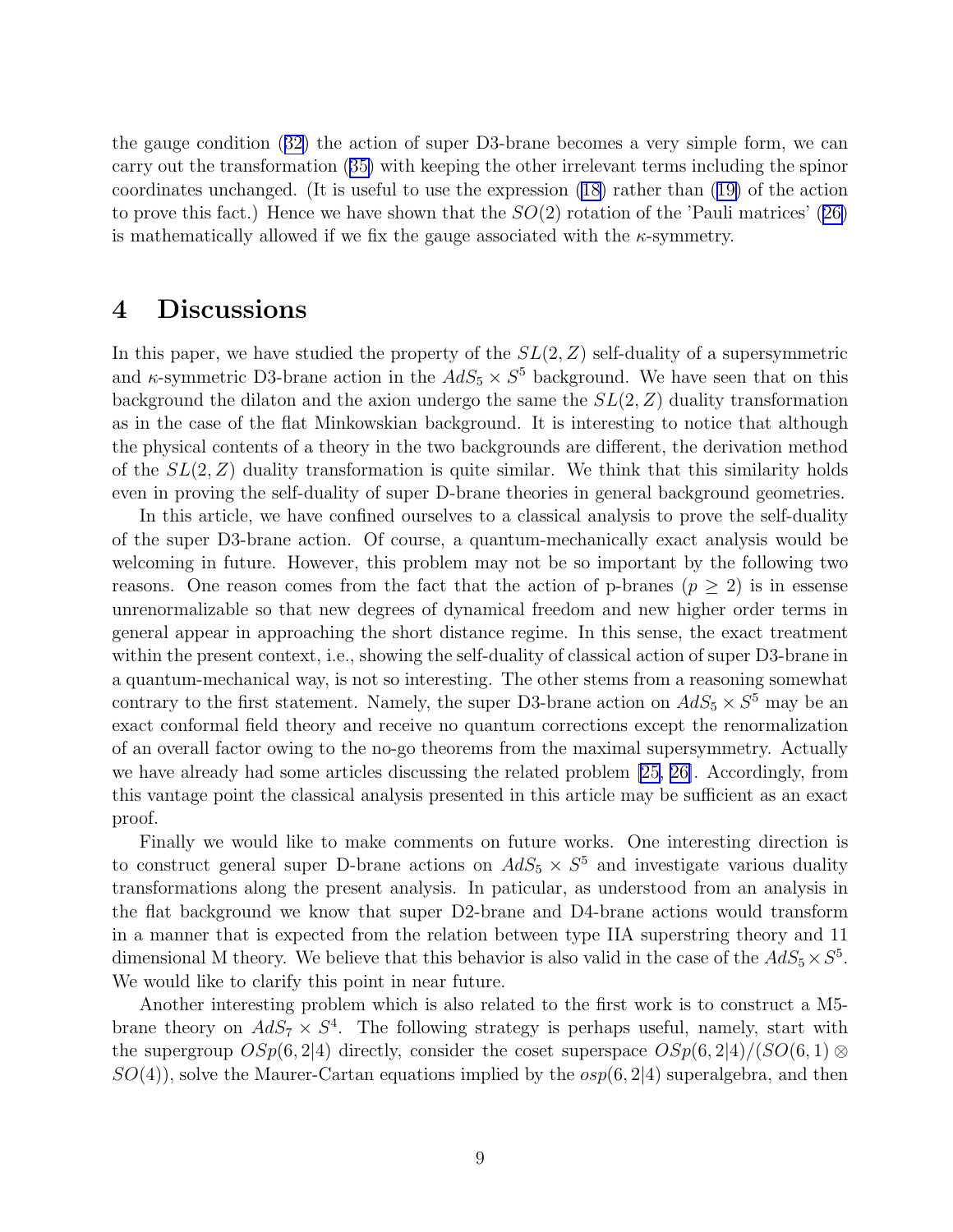<span id="page-10-0"></span>find the supersymmetric and  $\kappa$ -symmetric action, which would become the form as the PST action[[27\]](#page-11-0) in the flat background limit except the Freund-Rubin coupling. We can conjecture that the D4-brane action would be also identical to the action by double-dimensional reduction of the so-obtained M5-brane action in the  $AdS_7 \times S^4$  background as in the flat background, so studies of the super D4-brane action may in turn yield some useful informations in completing this program. (See the related papers [\[28](#page-11-0), [29](#page-11-0)].) We also return to this problem in future.

#### Acknowledgement

This work was supported in part by Grant-Aid for Scientific Research from Ministry of Education, Science and Culture No.09740212.

### References

- [1] J. Maldacena, hep-th/9711200.
- [2] I. Oda, Mod.Phys.Lett.A13 (1998) 203, [hep-th/9709005](http://arxiv.org/abs/hep-th/9709005); Nucl.Phys.B516 (1998) 160, [hep-th/9710030](http://arxiv.org/abs/hep-th/9710030); Phys.Lett.B427 (1998) 267, [hep-th/9801051](http://arxiv.org/abs/hep-th/9801051); hep-th/9801085; hepth/9806096.
- [3] R.R. Metsaev and A.A. Tseytlin, hep-th/9805028.
- [4] R.R. Metsaev and A.A. Tseytlin, hep-th/9806095.
- [5] L. Castellani, R.D. Auria and P. Fre, Supergravity and Superstrings: A Geometric Perspective. vol 1,2,3. World Scientific, 1991.
- [6] R. Kallosh, J. Rahmfeld and A. Rajaraman, hep-th/9805217.
- [7] G. Dall'Agata, D. Fabbri, C. Fraser, P. Fre, P. Termonia and M. Trigiante, hepth/9807115.
- [8] I. Pesando, hep-th/9802020.
- [9] R. Kallosh, hep-th/9807206.
- [10] R. Kallosh and J. Rahmfeld, hep-th/9808038.
- [11] R. Kallosh and A.A. Tseytlin, hep-th/9808088.
- [12] I. Pesando, hep-th/9808146.